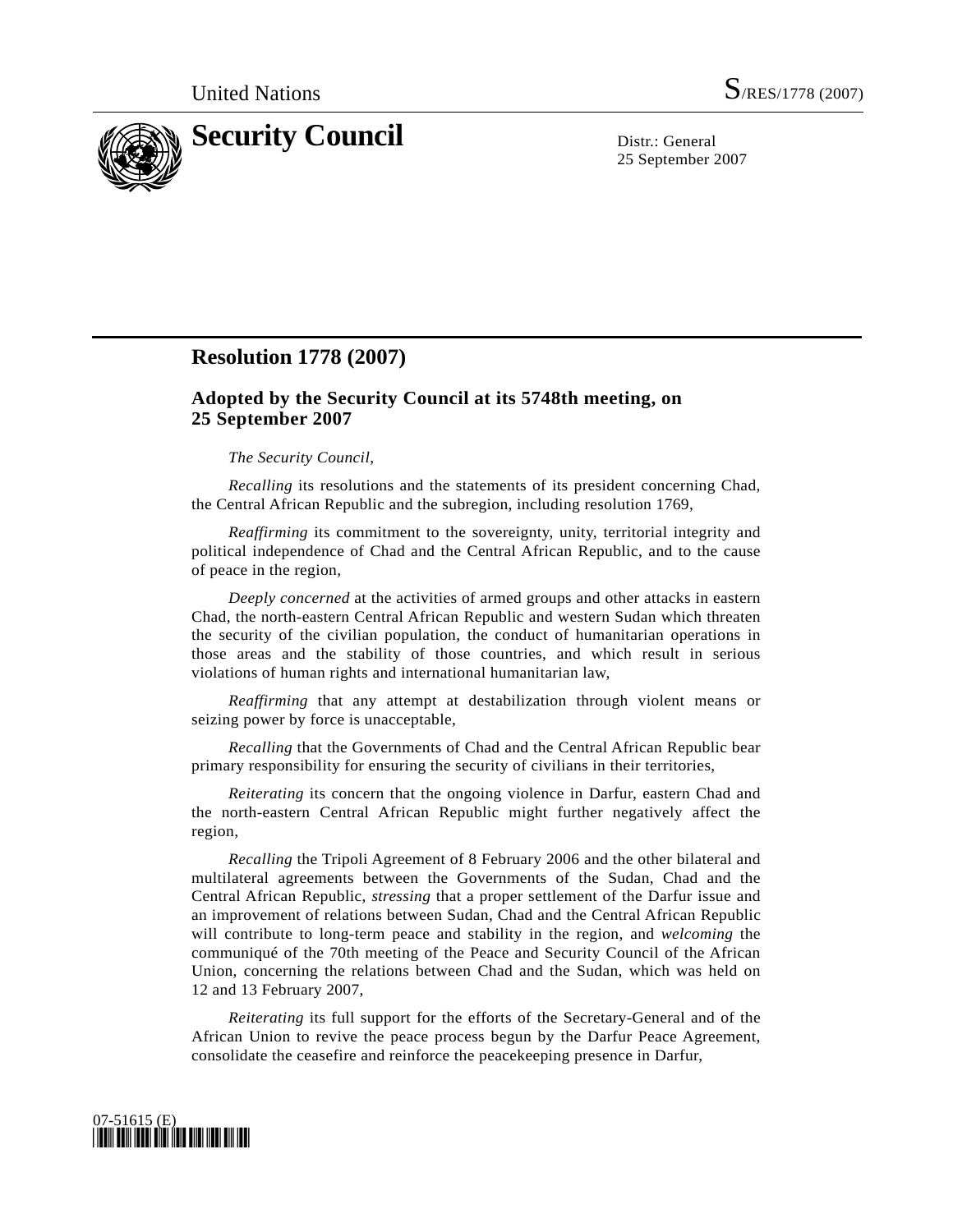*Reaffirming* its resolutions 1325 (2000) on women, peace and security, 1502 (2003) on the protection of humanitarian and United Nations personnel, and 1674 (2006) on the protection of civilians in armed conflict,

*Reaffirming* its resolution 1612 (2005) on children in armed conflict, *taking note* of the report of the Secretary-General on children and armed conflict in Chad (S/2007/400) and the recommendations therein, and *recalling* the conclusions regarding Chad subsequently adopted by its Working Group on Children and Armed Conflict (S/AC.51/2007/16),

*Bearing in mind* the Convention relating to the Status of Refugees of 28 July 1951 and its additional protocol of 16 December 1966,

*Emphasizing* the need to preserve the civilian nature of the refugee camps and internally displaced persons sites and to prevent any recruitment of individuals, including children, which might be carried out in or around the camps by armed groups,

*Welcoming* the signing on 13 August 2007 in N'Djamena of the Political Agreement for the reinforcement of the democratic process in Chad,

*Having examined* the report of the Secretary-General (S/2007/488) of 10 August 2007 (hereinafter referred to as "the report of the Secretary-General") and its recommendations for the deployment of an international presence in the regions of eastern Chad and the north-eastern Central African Republic indicated in paragraph 37 thereof (hereinafter referred to as "eastern Chad and the north-eastern Central African Republic"),

*Welcoming* the readiness of the European Union, expressed at the meeting of the Council of the European Union held on 23 and 24 July 2007, to consider the establishment, for a 12-month duration, of an operation to support the United Nations presence in eastern Chad and the north-eastern Central African Republic, and *taking note* of the letter dated 17 September 2007 from the Secretary-General/High Representative of the Council of the European Union (S/2007/560, annex),

*Welcoming* the letter from the authorities of Chad dated 11 September 2007 (S/2007/540) and the letter from the authorities of the Central African Republic dated 17 September 2007 (S/2007/551) approving the deployment of an international presence provided by the United Nations and the European Union,

*Determining* that the situation in the region of the border between the Sudan, Chad and the Central African Republic constitutes a threat to international peace and security,

 1. *Approves* the establishment in Chad and the Central African Republic, in accordance with paragraphs 2 to 6 below and in consultation with the authorities of Chad and the Central African Republic, of a multidimensional presence intended to help create the security conditions conducive to a voluntary, secure and sustainable return of refugees and displaced persons, inter alia by contributing to the protection of refugees, displaced persons and civilians in danger, by facilitating the provision of humanitarian assistance in eastern Chad and the north-eastern Central African Republic and by creating favourable conditions for the reconstruction and economic and social development of those areas;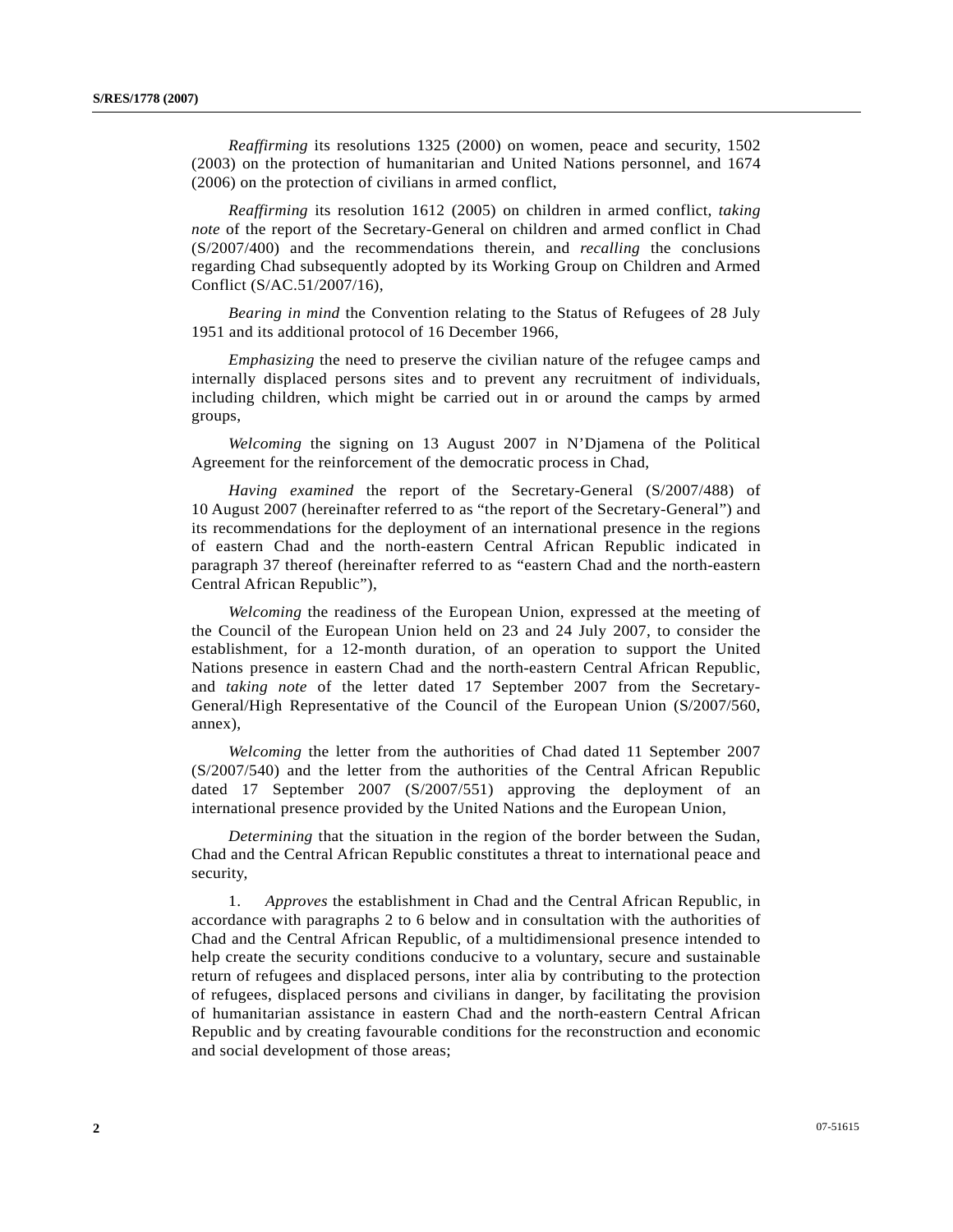2. *Decides* that the multidimensional presence shall include, for a period of one year, a United Nations Mission in the Central African Republic and Chad (the acronym MINURCAT is to be used in all languages), with the following mandate in eastern Chad and the north-eastern Central African Republic, in liaison with the United Nations country team:

#### *Security and protection of civilians*

 (a) To select, train, advise and facilitate support to elements of the Police tchadienne pour la protection humanitaire referred to in paragraph 5;

 (b) To liaise with the national army, the gendarmerie and police forces, the nomad national guard, the judicial authorities and prison officials in Chad and the Central African Republic to contribute to the creation of a more secure environment;

 (c) To liaise with the Chadian Government and the Office of the United Nations High Commissioner for Refugees (UNHCR) in support of their efforts to relocate refugee camps which are in close proximity to the border, and to provide to UNHCR, on availability and cost-reimbursable basis, logistical assistance for that purpose;

 (d) To liaise closely with the Sudanese Government, the African Union, the African Union Mission in the Sudan (AMIS), the African Union/United Nations Hybrid operation in Darfur (UNAMID) which will succeed it, the United Nations Peacebuilding Support Office in the Central African Republic (BONUCA), the Multinational Force of the Central African Economic and Monetary Community (FOMUC) and the Community of Sahelo-Saharan States (CEN-SAD) to exchange information on emerging threats to humanitarian activities in the region;

#### *Human rights and the rule of law*

 (e) To contribute to the monitoring and to the promotion and protection of human rights, with particular attention to sexual and gender-based violence, and to recommend action to the competent authorities, with a view to fighting impunity;

 (f) To support, within its capabilities, efforts aimed at strengthening the capacity of the Governments of Chad and the Central African Republic and civil society through training in international human rights standards, and efforts to put an end to recruitment and use of children by armed groups;

 (g) To assist the Governments of Chad and, notwithstanding the mandate of BONUCA, the Central African Republic in the promotion of the rule of law, including through support for an independent judiciary and a strengthened legal system, in close coordination with United Nations agencies;

 3. *Decides* that MINURCAT shall include a maximum of 300 police and 50 military liaison officers and an appropriate number of civilian personnel;

 4. *Requests* the Secretary-General and the Governments of Chad and the Central African Republic to conclude status-of-forces agreements for MINURCAT as soon as possible, taking into account General Assembly resolution 59/47 on the scope of legal protection under the Convention on the Safety of United Nations and Associated Personnel, General Assembly resolution 60/42 on the Optional Protocol to the Convention on the Safety of United Nations and Associated Personnel and General Assembly resolution 61/133 on the Safety and Security of Humanitarian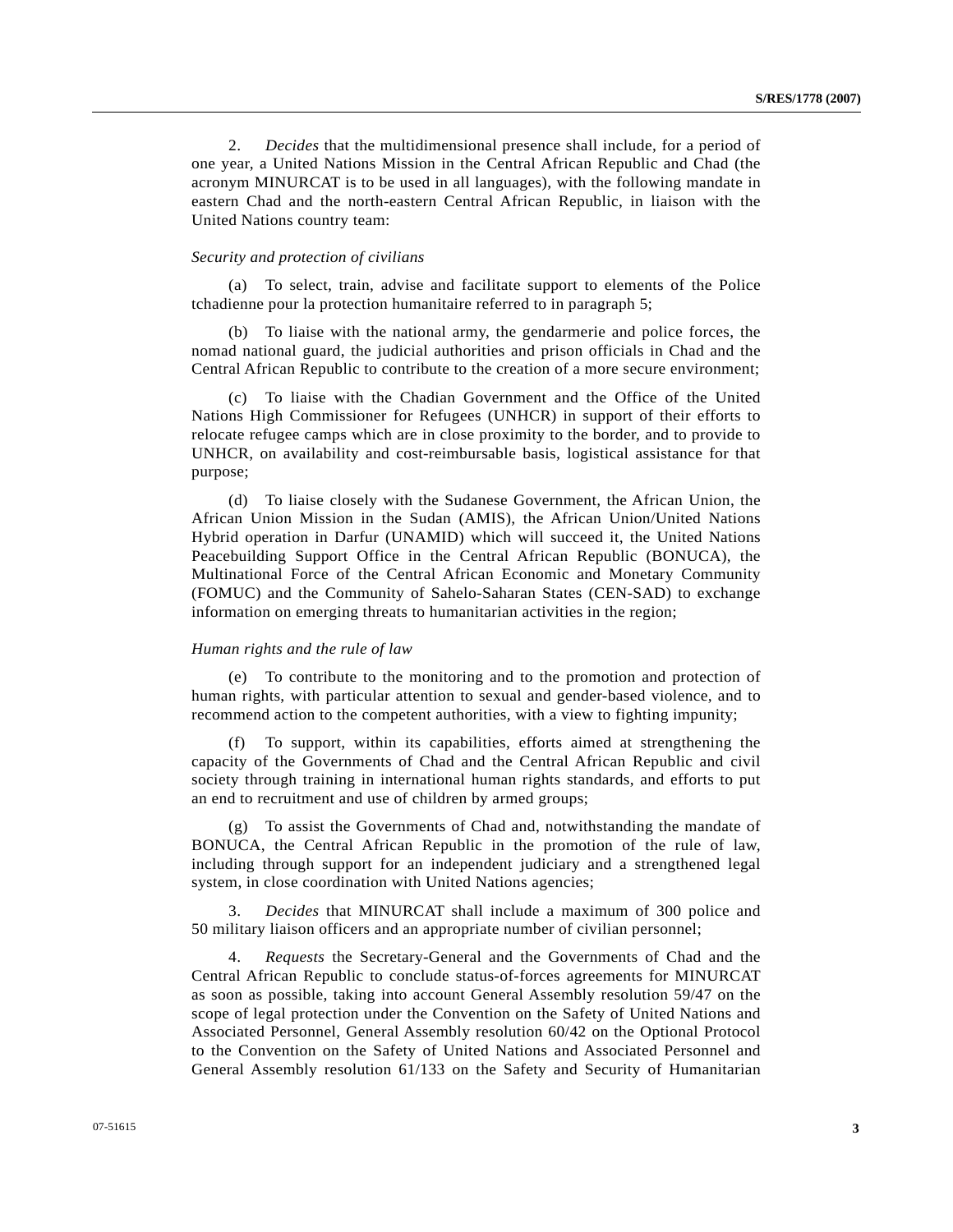Personnel and the Protection of United Nations Personnel, and notes that the model status-of-forces agreement of 9 October 1990 (A/45/594) shall apply provisionally pending the conclusion of such an agreement with one or other of the countries;

 5. *Endorses* the police concept referred to in the report of the Secretary-General, including the provisions regarding the establishment of the Police tchadienne pour la protection humanitaire (PTPH), which would be dedicated exclusively to maintaining law and order in refugee camps, sites with concentrations of internally displaced persons and key towns in neighbouring areas and to assisting in securing humanitarian activities in eastern Chad, and, in this regard, *encourages* the Government of Chad to establish the PTPH, *emphasizes* the urgent need to provide logistical and financial support to the PTPH and *requests* the Secretary-General to mobilize member States and institutional donors for this purpose;

6. *Acting* under Chapter VII of the Charter of the United Nations,

 (a) *Authorizes* the European Union to deploy, for a period of one year from the date that its initial operating capability is declared by the European Union in consultation with the Secretary-General, an operation (hereinafter referred to as "the European Union operation") aimed at supporting the elements referred to in paragraphs 2 to 4, and *decides* that this operation shall be authorized to take all necessary measures, within its capabilities and its area of operation in eastern Chad and the north-eastern Central African Republic, to fulfil the following functions, in accordance with the arrangement to be concluded between the European Union and the United Nations, in liaison with the Governments of Chad and the Central African Republic:

 (i) To contribute to protecting civilians in danger, particularly refugees and displaced persons;

 (ii) To facilitate the delivery of humanitarian aid and the free movement of humanitarian personnel by helping to improve security in the area of operations;

 (iii) To contribute to protecting United Nations personnel, facilities, installations and equipment and to ensuring the security and freedom of movement of its staff and United Nations and associated personnel;

 (b) *Authorizes* the European Union operation, at the close of the period referred to in subparagraph a, to take all appropriate measures to achieve an orderly disengagement, by means including fulfilment of the functions indicated in subparagraph a, and within the limits of its residual capacity;

 7. *Invites* the European Union, as may be required for the proper execution of the mandate of its operation, to take part in the liaison and support activities referred to in paragraphs 2 (b) to 2 (d);

 8. *Invites* the European Union operation to immediately take all appropriate measures to prepare its full operational capability and *requests* the Secretary-General to coordinate closely with the European Union particularly with regard to those arrangements required to ensure appropriate protection for United Nations personnel, facilities, installations and equipment and ensure freedom of movement of United Nations staff;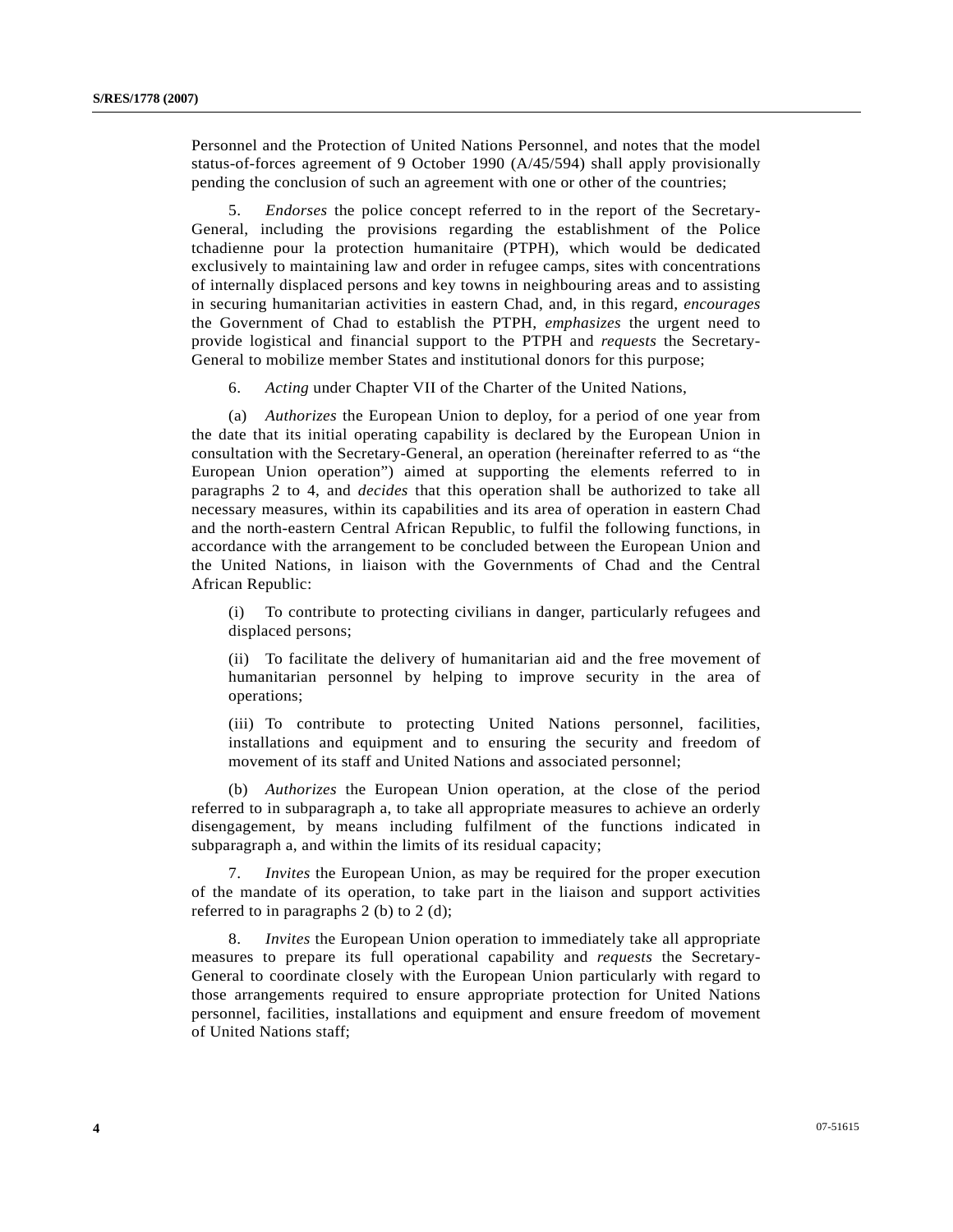9. *Requests* the European Union, the Secretary-General and the Governments of Chad and the Central African Republic to cooperate closely throughout the period of deployment of the European Union operation, until its complete disengagement;

 10. *Requests* the Secretary-General to report to it, after due consultations with the Governments of Chad and the Central African Republic, six months from the date indicated in paragraph 6, subparagraph a, on the arrangements for following up the intended European Union operation which has been authorized for a one-year period, including a possible United Nations operation, depending on the developments in the situation, and *notes* that, to that end, the United Nations and the European Union shall perform an evaluation of needs before the date in question;

 11. *Invites* the Governments of Chad and the Central African Republic and the European Union to conclude status-of-forces agreements as soon as possible for the operation referred to in paragraph 6;

 12. *Requests* the European Union to report to the Security Council, in the middle and at the end of the period referred to in paragraph 6, subparagraph a, above, on how its operation will fulfil its mandate;

 13. *Calls upon* all the parties to cooperate fully in the deployment and operations of MINURCAT and the European Union operation, including by guaranteeing the security and freedom of movement of their personnel and associated personnel;

 14. *Urges* all the Member States, particularly the States bordering Chad and the Central African Republic, to facilitate the delivery to Chad and the Central African Republic freely, without obstacles or delay of all personnel, equipment, provisions, supplies and other goods, including vehicles and spare parts, intended for MINURCAT and the European Union operation;

 15. *Encourages* the respective Governments of the Sudan, Chad and the Central African Republic to ensure that their territories are not used to undermine the sovereignty of others and to cooperate actively with a view to implementing the Tripoli Agreement and other agreements aimed at ensuring security along their common borders;

 16. *Encourages* the authorities and political stakeholders in Chad and the Central African Republic to pursue their efforts of national dialogue, with respect for the constitutional frameworks;

 17. *Reaffirms* the obligation of all parties to implement fully the rules and principles of international humanitarian law, particularly those regarding the protection of humanitarian personnel, and furthermore *requests* all the parties involved to provide humanitarian personnel with immediate, free and unimpeded access to all persons in need of assistance, in accordance with applicable international law;

 18. *Takes note* of the measures already undertaken by the authorities of Chad to put an end to the recruitment and use of children by armed groups, *encourages* them to pursue their cooperation with United Nations bodies, particularly UNICEF, and *calls on* all the parties involved to ensure that children are protected;